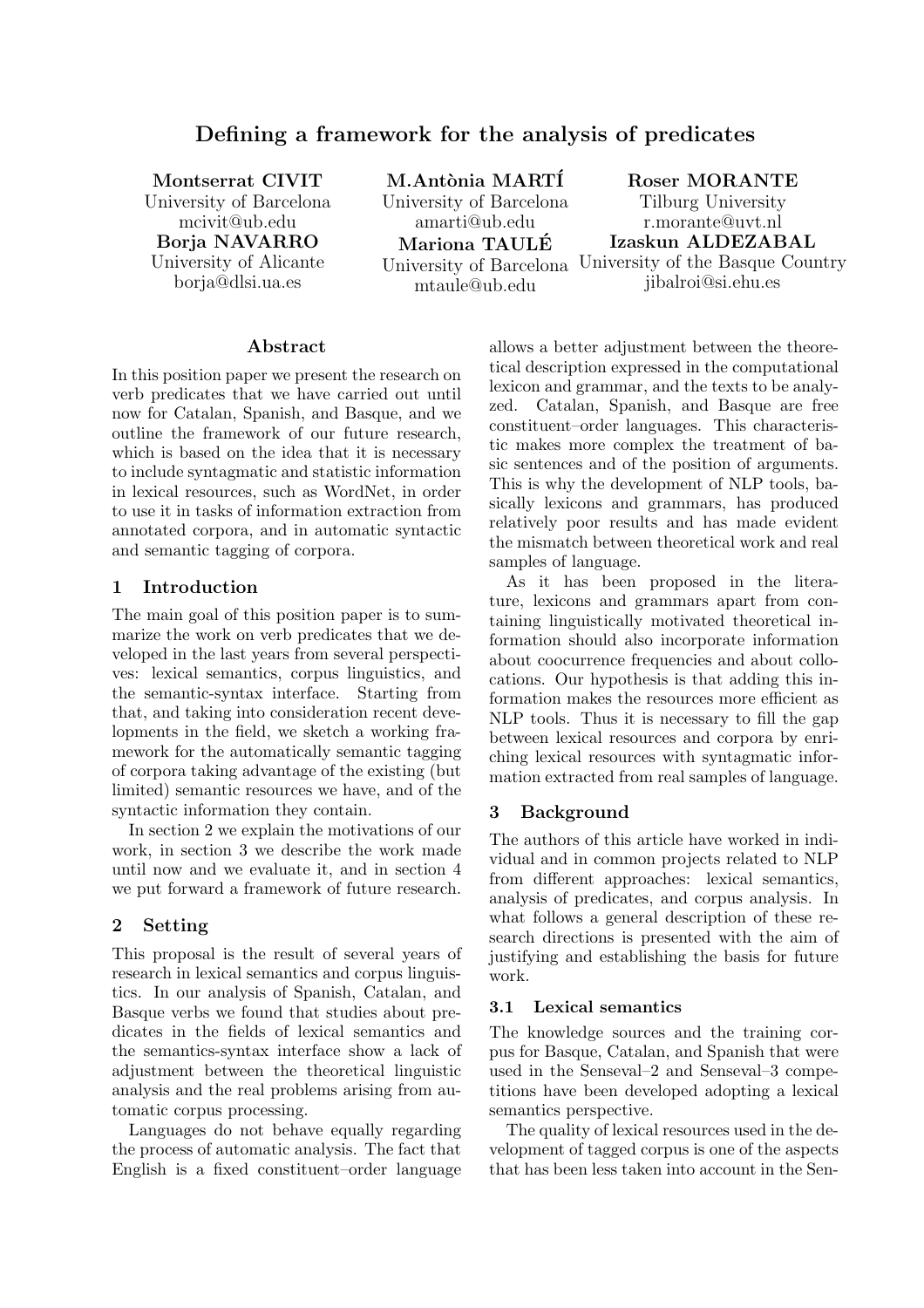seval competition. We carried out an experiment in which four different resources were evaluated: Minidir (Márquez et al., 2004), DRAE, EuroWordNet, and a dictionary based on the proposal by (Veronis, 2001). The aim of this experiment was to evaluate the quality of the resources and its effects in the results of the disambiguation tasks. The experiment consisted in letting the same corpus be annotated by three different annotators with each of the three dictionaries. The starting hypothesis was that the higher agreement between annotators would determine which was the lexical resource with more quality. As a result of this research it was found that the corpora with highest degree of agreement between annotators were the corpora annotated with the dictionary elaborated following (Veronis,  $2001$ )'s model<sup>1</sup> and with MiniDir, a dictionary elaborated specifically for the Senseval competition, in which a criterium of minimum granularity of senses was applied. The average of senses per entry is 4. The degree of agreement in these cases was 90%. Both DRAE and EWN gave quite lesser results, between 60% and 70% of agreement.

In Senseval–3 the groups that had worked on Spanish showed a considerable improvement with respect to those of Senseval–2. Later it was found that the cause of the improvement was the methodology applied in the elaboration of the training corpus (Marquez et al.,  $2004$ ): the same disambiguation system achieves better results if it is trained with the Senseval–3 corpus, than if it is trained with the Senseval–2 corpus.

In the context of Senseval–3, annotators were asked about the linguistic knowledge they were using when assigning senses to words. There was general agreement in considering that the syntagmatic information contained in MiniDir about collocations was essential, as well as the examples. Besides, all of them coincided in considering that the disambiguation of nouns and adjectives was resolved by looking at the strict local context, whereas for verbs it was necessary to identify subject and object.

From all this we deduce, firstly, that the syntagmatic information plays a main role in the disambiguation process, as already pointed out by (Veronis, 2001). Secondly, it seems necessary to have information about the subject and object in order to identify the sense of a verb. In (Nica et al., 2004) it is shown that the definition of syntactic patterns in a corpus and the extraction of paradigmatic information from them brings the corpus closer to the lexical resource and improves the quality of WSD systems.

### 3.2 Analysis of predicates

With the aim of elaborating a manual verbal classification based on syntactic–semantic criteria, we carried out several studies in the line of (Levin, 1993). The goal was to identify the diathesis in Catalan, Spanish, and Basque (Aldezabal, 2004), and to define verb semantic classes.

This work showed that establishing basic criteria to explain the relation between the diathesis and the verb senses is not straightforward, and that there are difficulties in distinguishing between diatheses and syntagmatic configuration. We produced a list of basic diatheses for 1.200 verbs of Catalan and Spanish, and for 100 verbs in Basque. In the case of Catalan and Spanish the 1200 verbs were grouped in two big classes: verbs of change (which accept the anticausative alternation) and verbs of transfer (which accept the underspecification of the trajectory component).

In the case of Basque, the same theoretical perspective was adopted, but instead of restricting the analysis to some verb classes, each verb was analyzed taking into consideration its occurrences in the corpus, as well as other diatheses alternations that Basque allows. This study showed that for syntactic alternations to have semantic classification power it is necessary to define in a declarative way what is an alternation, and the semantics it reflects (why certain structures form an alternation, which roles or semantic components do participate in it, which are the syntactic phenomena to take into account). Otherwise, when trying to identify the alternations for every verb in the corpus, doubts appear from the very first example.

In sum, those and recent studies for other languages (Schulte im Walde and Erk, 2005) showed that the problem of semantic verb classification, far from being solved, was becoming more complex, and that behind that problem lies the sense disambiguation problem.

## 3.3 Work with corpus

The authors have collaborated in the development of three treebanks with syntactic and semantic information (3LB corpus). The treebanks are three corpus of 100.000 words for Catalan, Spanish, and Basque, syntactically tag-

<sup>1</sup>Only four entries were elaborated following this model.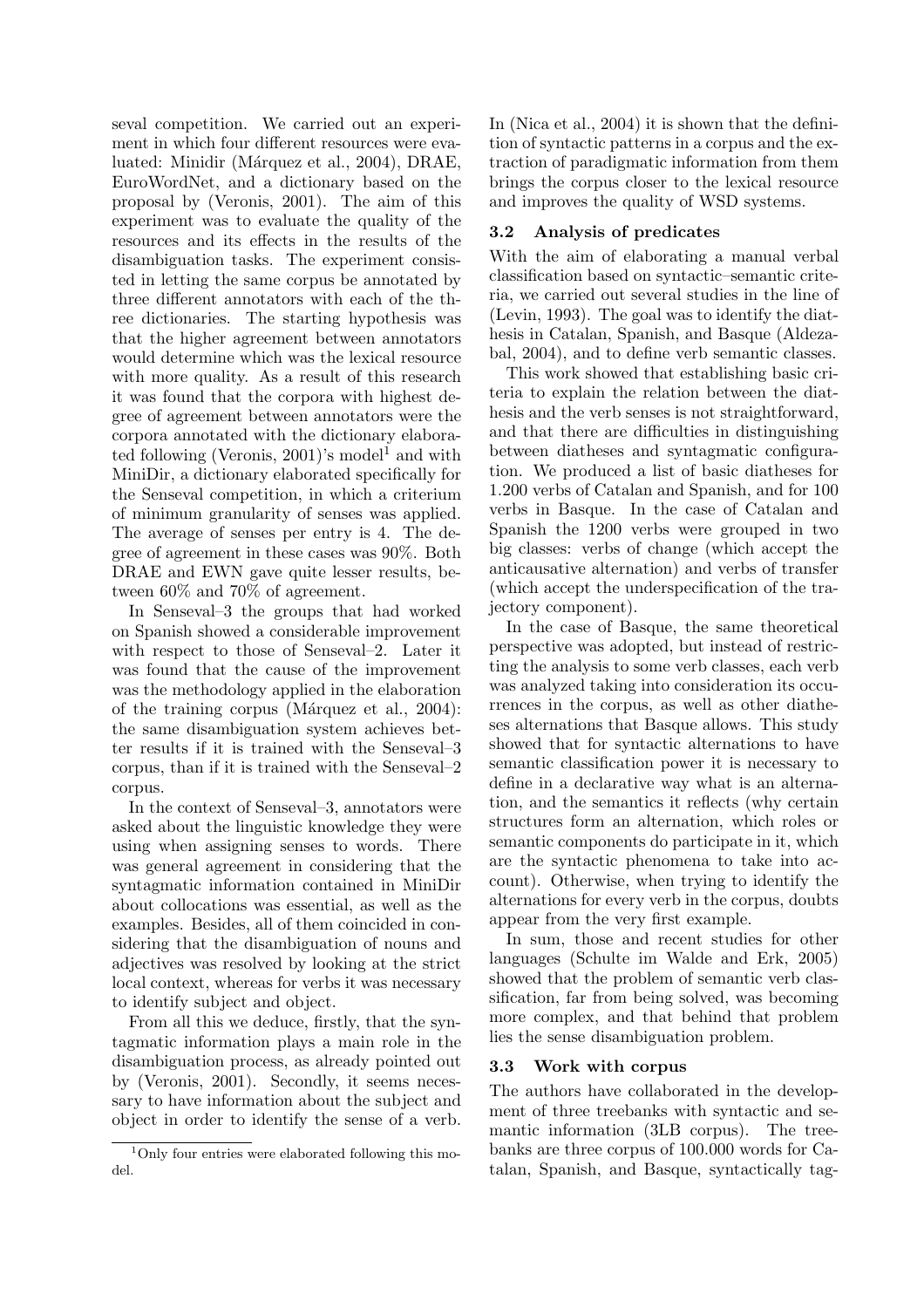ged with phrases and functions. A subset of the corpus has been semantically tagged with WordNet (Palomar et al., 2004). In the Spanish 3LB corpus all nouns, verbs, and adjectives have been tagged. The Cast3LB corpus has approximately 1.400 verbs. In the Catalan corpus the same has been done for 10.000 words.

It is well known how difficult the elaboration of semantically tagged corpus is and how much human effort it costs. Although the data available are sparse, 3LB constitutes the first attempt at providing these languages with a corpus annotated with syntactic and semantic information.

The relation between the senses of a verb and the WordNet senses for subjects and objects can be automatically extracted from the 3LB corpus. Additionally, it is also possible to obtain the syntagmatic structures associated with every verb sense. Data sparseness is the problem that arises in this case, since in order to extract syntactic-semantic information the quantity of examples available is insufficient.

In addition to the 3LB corpus, the Spanish, Catalan, and Basque corpus developed for the lexical sample task in the Senseval–2 and Senseval–3 competitions are available. This corpus has 200 examples for each of the 50 words selected for the lexical sample task, which sums up a total of 10.000 sentences with only 1 tagged word. 10 of the 50 words are verbs (2.000 exemples).

## 4 Research lines

As it has been said above, we consider that for lexical resources to be useful in language analysis tasks (parsing), as well as in WSD task, it is necessary to enrich them with syntagmatic information. This is what the experiments carried out for tagging the corpus show. The problems that arise are how to acquire this knowledge automatically or semiautomatically, while at the same time guaranteeing its quality, how it will be coded later, and how it will be used.

It is our purpose to develop basic resources for Spanish, Catalan, and Basque in order to provide necessary tagged corpora that will allow carrying out machine learning experiments. In what follows, we propose some strategies based on automatic methods to create some of those resources.

## 4.1 Semantic disambiguation

Taking as a basis the material that we already have (projects 3LB and Senseval–3), our main

goal is to perform an experimental study about the possible correlation between verb senses and semantic type of objects. The information obtained in this way will be added to shallow parsed corpora.

In order to do that we will start from the 3LB corpus (100.000 words), which has both syntactic (functions) and semantic information (synsets of WordNet) for the categories noun, verb, and adjective. For all the senses of verbs with a frequency rate higher than 20, we will extract the noun acting as head of the direct object (DO) and the associated synset. After that we will obtain its *specification mark* (Montoyo, 2002) for the list of direct objects of each sense. This is to say, we will find out in Word-Net the lower synset (hypernym) that includes all or most of the synsets associated with the heads of the DO. Our hypothesis is that this node or specification mark defines, for every sense, a subset of EWN where candidates to DO can be found.

In order to verify the relevance of the results obtained, we will check in the Senseval-3 corpus (where only verbs are annotated with synsets) if there exist heads of NPs in the subset of EWN defined by the specification mark. If the result is positive, it will be considered a positive proof in the verification of the hypothesis. If the result is negative, the corpus Senseval–3 will be annotated syntactically, following the methodology defined for 3LB, with the aim of obtaining evidence about the correlation between the verb sense and the semantic type of the object. In the last case a wide collection of examples for every verb is available (a minimum of 200 examples), that might provide more evidence about the validity of the starting hypothesis.

If the results are positive, for the analyzed verbs it will be possible to use the resulting information with the following purposes: assigning the syntactic function DO to the NPs of shallow parsed corpora; assigning synsets to all DO on the basis of the specification mark; and semantically tagging the analyzed verbs.

We do not consider making the same study with subjects because in the three languages the subject is usually omitted, and because it is less determining in the semantics of verbs. A next step would be to analyze the prepositional arguments.